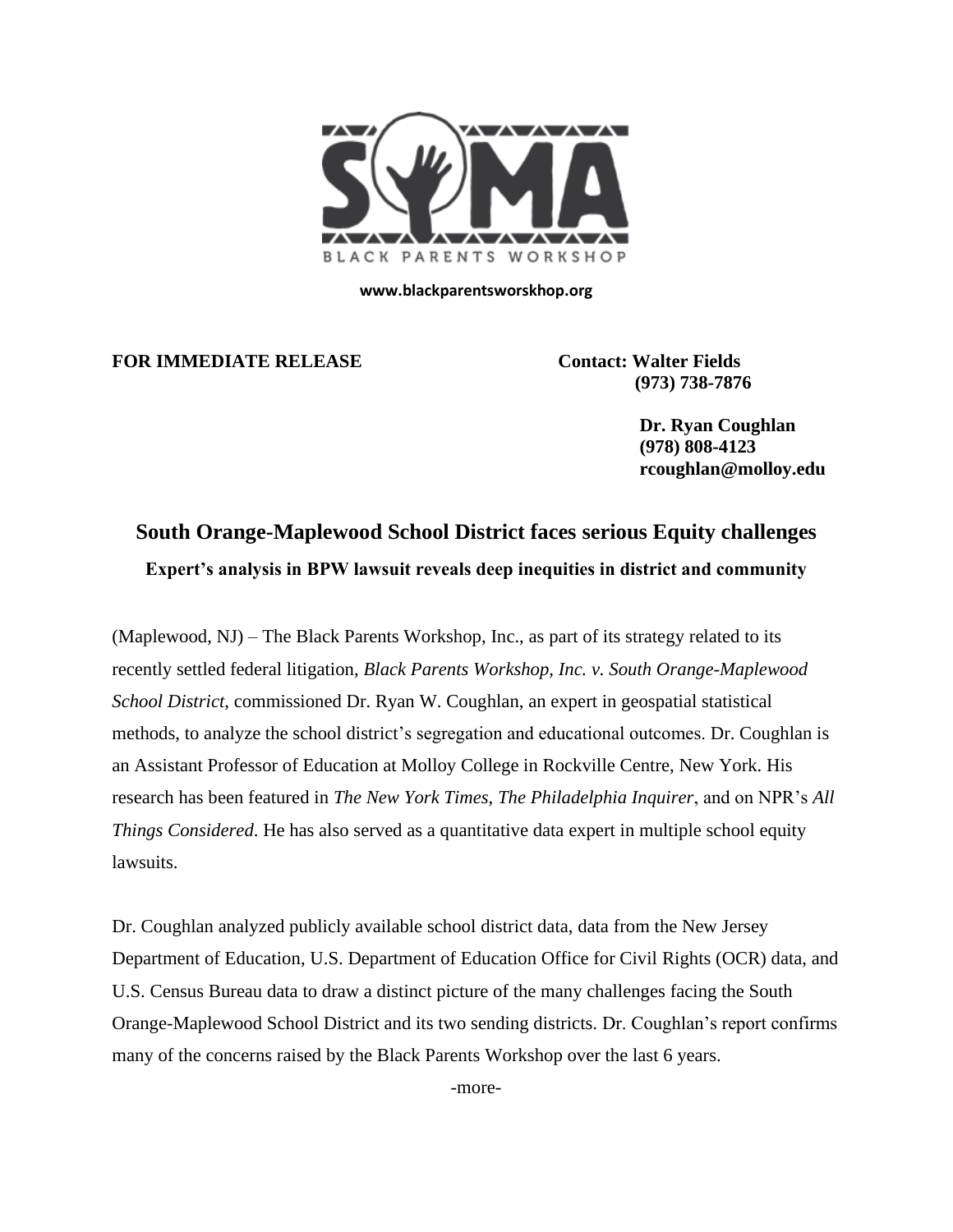Dr. Coughlan notes, "The South Orange-Maplewood School District has the opportunity to take a leadership role in our nation's long overdue reckoning with school segregation. Data presented in this report highlight a deeply inequitable school system in need of change. But with strong leadership, expert advisors, and committed community members, the South Orange-Maplewood School District can use this moment in its history to build an education system that is truly equitable and inclusive."

## Among the highlights in Dr. Coughlan's *South Orange-Maplewood School (In)equity Report*:

## **Historical Trends**

• Up until the 2006-2007 school year, the district served a higher proportion of Black students than white students. Since that time, the Black student population has declined while the white student population has risen steadily. These trends continue to this day and show no sign of changing. In fact, during the 2018-2019 school year only 19.5% of first graders in the South Orange-Maplewood School District were Black. (p. 7)

## **Academic Outcomes**

- Despite the fact that most subgroups in South Orange-Maplewood outperform statewide averages, there are a number of alarming achievement gaps within the district. Most notably is the achievement gap between Black and white students in the district.
- Furthermore, the fact that 94.6% of white students graduate from high school on time while only 85% of Blacks do must be addressed.
- Currently, only 67.9% of Black students are enrolling in college in the Fall after their high school graduation.
- Achievement gaps at the elementary school level are particularly stark.
- While the mean scale score on the third grade English Language Arts exam at Seth Boyden Elementary Demonstration School, where 23.8% of students are White students, 58.1% are Black and 44.2% are economically disadvantaged, is **743**, the mean scale score on the third grade English Language Arts exam at Tuscan Elementary School, where 66.6% of students are White, 15.3% are Black, and 9.3% are economically disadvantaged, is **765**.

## **Student Tracking and Leveling**

- These inequities take shape at a young age, where certain students are classified as "gifted" and provided specialized services to advance their education. In the South Orange-Maplewood School District, the "gifted label" is closely tied to race.
- In 2015, 83% of students who were classified as "gifted" were white even though only 52% of the students in the district were white. Simultaneously, only **8%** of students who were classified as "gifted" were Black even though 33% of students in district were Black.